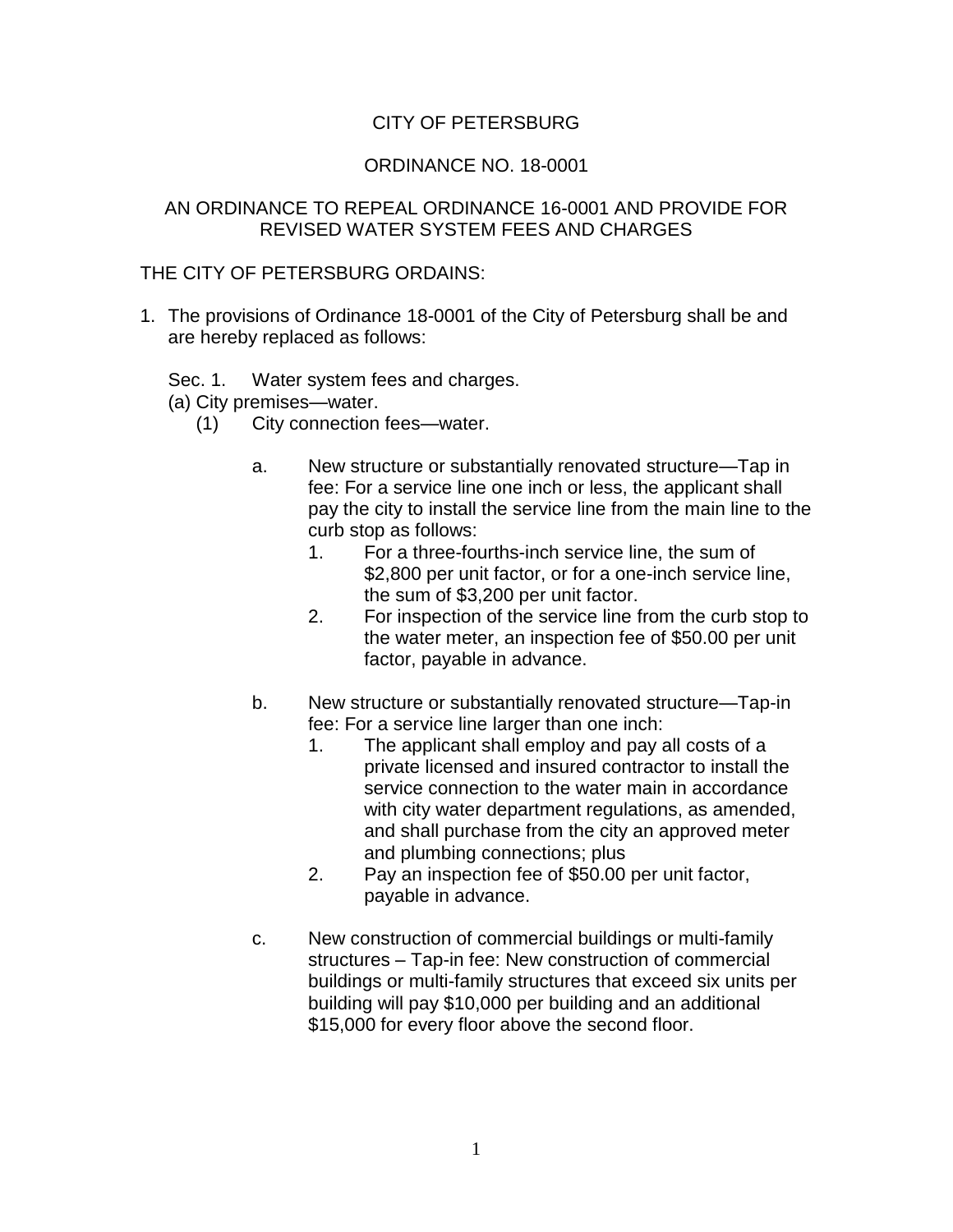- d. Connection fee for existing and new construction of any structures on property that is transferred to the jurisdiction of the City by any means permitted by law shall be established at the time of such transfer either as part of a negotiated agreement or by an amendment to this ordinance.
- (2) City user charges—water operations, maintenance and repairs: A base charge per Residential Equivalent Unit (REU) per quarter of \$9.11 and a flow rate per 1,000 gallons of \$6.00.
- (3) City debt service charges—water: \$51.50 per REU per quarter for city property owners and current water customers located outside of the City as of October 1, 2003. Units in excess of the minimum of one unit shall be charged to the nearest tenth. This debt service charge became effective on October 1, 2003 pursuant to the previously adopted Ordinance 116 and shall continue until changed by the City Council by an ordinance amendment. For newly constructed premises within the city, during the quarter of initial connection, debt service charges shall be prorated from the date the valve at the curb stop is turned on until the end of the quarter of initial connection at the rate of \$0.57 per day.
- (b) Township premises—water.
	- (1) Township connection fees-water.
		- a. Tap-in fee: Same as city premises.
		- b. Inspection fee: Same as a city premises.
		- c. Buy-in fee: \$9,500 per unit factor for anyone applying for water service on and after September 1, 2007.
	- (2) Township user charges—water operation, maintenance and repairs: A base charge per REU per quarter of \$18.22 and a flow rate per 1,000 gallons of \$10.79.
	- (3) Township premises debt service charges—water: \$51.50 per REU per quarter for water customers located outside of the City who are not customers as of October 1, 2003. Units in excess of the minimum of one unit shall be charged to the nearest tenth. For an existing premises or a newly constructed premise located outside of the city that is eligible pursuant to a certain agreement between the city and the relevant township, during the quarter of initial connection, debt service charges shall be prorated from the date the valve at the curb stop is turned on until the end of the quarter of initial connection at the rate of \$0.57 per day.